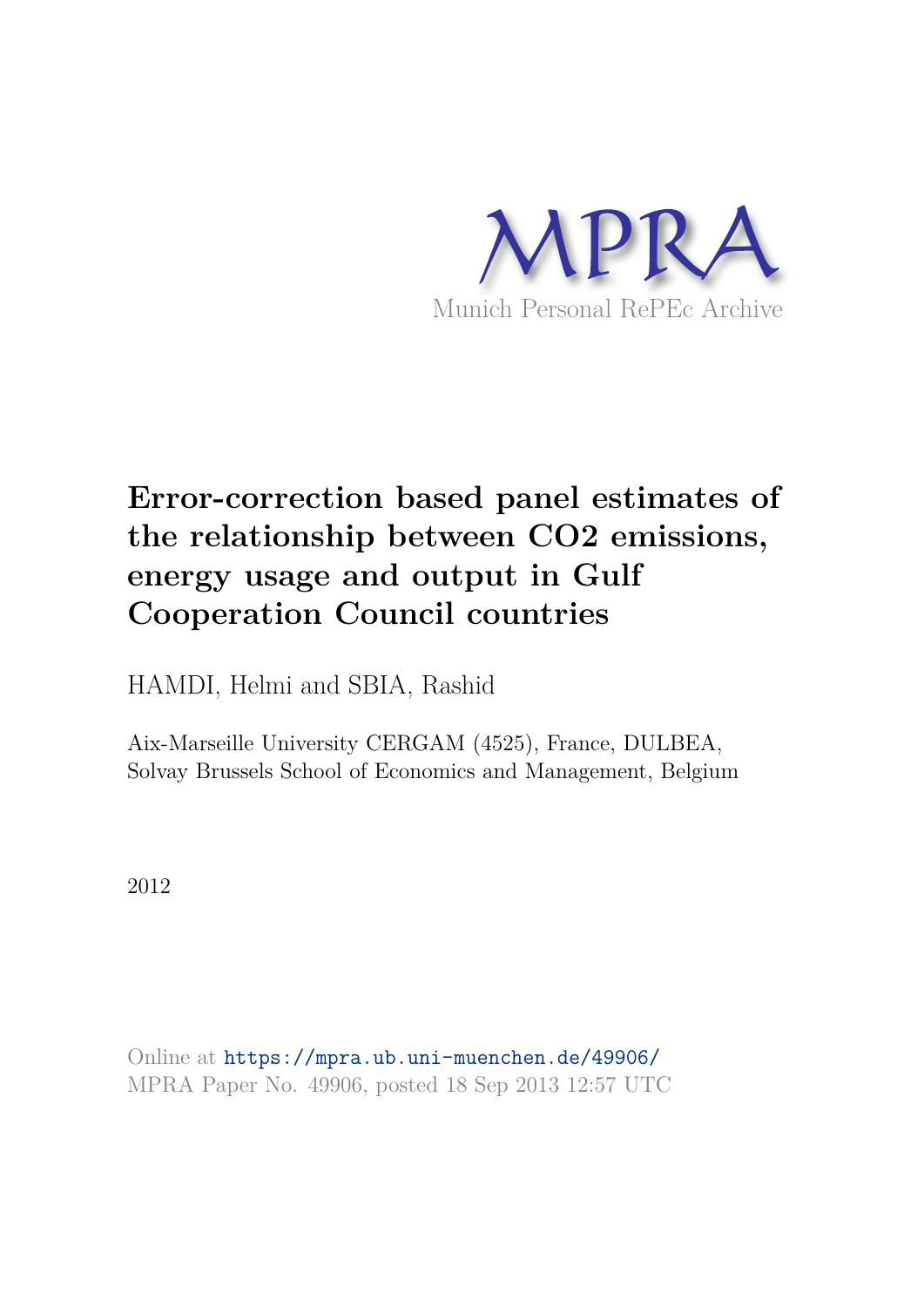# **Error-correction based panel estimates of the relationship between CO2 emissions, energy usage and output in Gulf Cooperation Council countries**

Helmi Hamdi<sup>1,\*</sup> and Rashid Sbia<sup>2</sup>

 $<sup>1</sup>$  Aix-Marseille University CERGAM (4525), France</sup> Corresponding author: helmi  $a$ ix@yahoo.fr, Tel +973.36003466 <sup>2</sup>DULBEA, Solvay Brussels School of Economics and Management, Belgium

# **Abstract**

This study examines the causal relationship between carbon dioxide emissions, energy consumption and real output within a panel vector error correction model for six Gulf Cooperation Council (GCC) countries namely Bahrain, Kuwait, Saudi Arabia, Qatar and United Arab Emirates over the period 1980–2009. In the long-run, there is a dynamic relationship between carbon emissions and income, which confirms the presence of the Environmental Kuznets Curve (EKC) for GCC countries. The short-run dynamics results reveal a bi-directional causality between carbon and energy usage but reject the existence of EKC.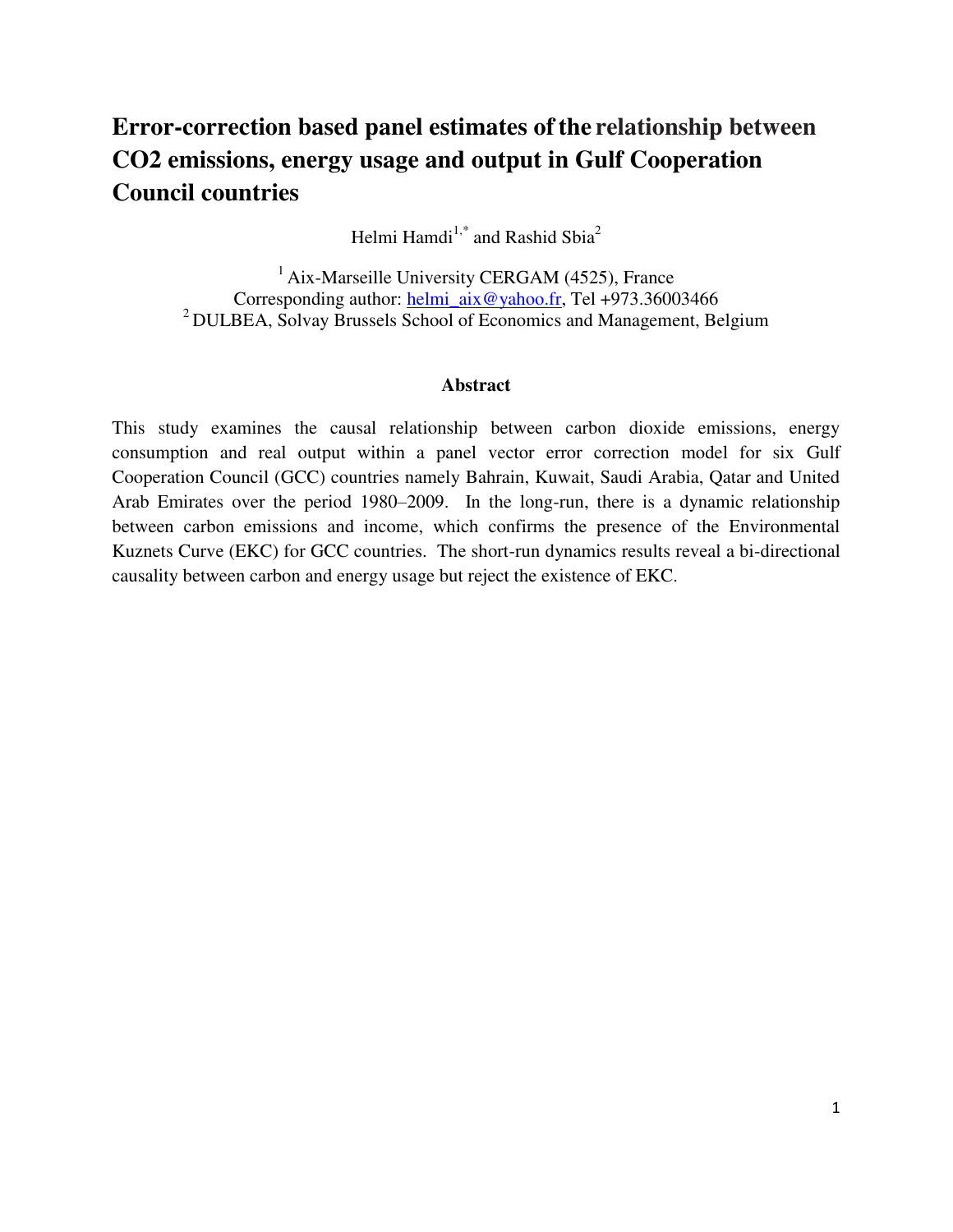# **I. Introduction**

Recently, the relationship between energy and economic growth has received a great deal of attention by scholars, governments and policymakers. Since the pioneering work of Kraft and Kraft (1978), several papers have been prepared by researchers to investigate the contribution of energy consumption and usage in economic growth. Overall results diverge from one country to another country and from one region to another one. Some papers find evidence of unidirectional relationship between energy consumption and economic growth (Morimoto and Hope, 2004; Lee, 2005; Al-Iriani 2006) and some other find bidirectional relationship (Jumbe, 2004; Akinlo, 2008 Mahadeven and Asafu-Adjaye, 2007), while many others find no causality between the two variables (Huang *et al*., 2008). Despite the abundance of literature and the importance of energy in GCC countries, there is no article -to the best of knowledge- which analyzes the relationship between energy emission, energy consumption and economic growth in the region. Nowadays, the GCC region is becoming among the most pollutants in the world; therefore, investigation the weight of energy in economy is crucial. According to BP statistical report (2010), the consumption of energy has been increased drastically in the gulf countries passing from 157 Million tons in 1999 to 263 Million tons in 2010, hence an increase of 67.5%. Regarding natural gas, the consumption was 11.9 Billion cubic feet per day in 2003; it becomes 21.7 Billion cubic feet per day in 2010, thus a change of 82.35%. Between 1998 and 2008, GDP per capita for the GCC as a whole was US\$156,080 and it becomes US\$ 255,593 hence it increased by 54.83% with Bahrain and Qatar experiencing the strongest increases at 93% and 63%, respectively. Therefore, we think of a positive relationship between carbon emission, energy consumption and economic growth in GCC countries and this is the central aim of this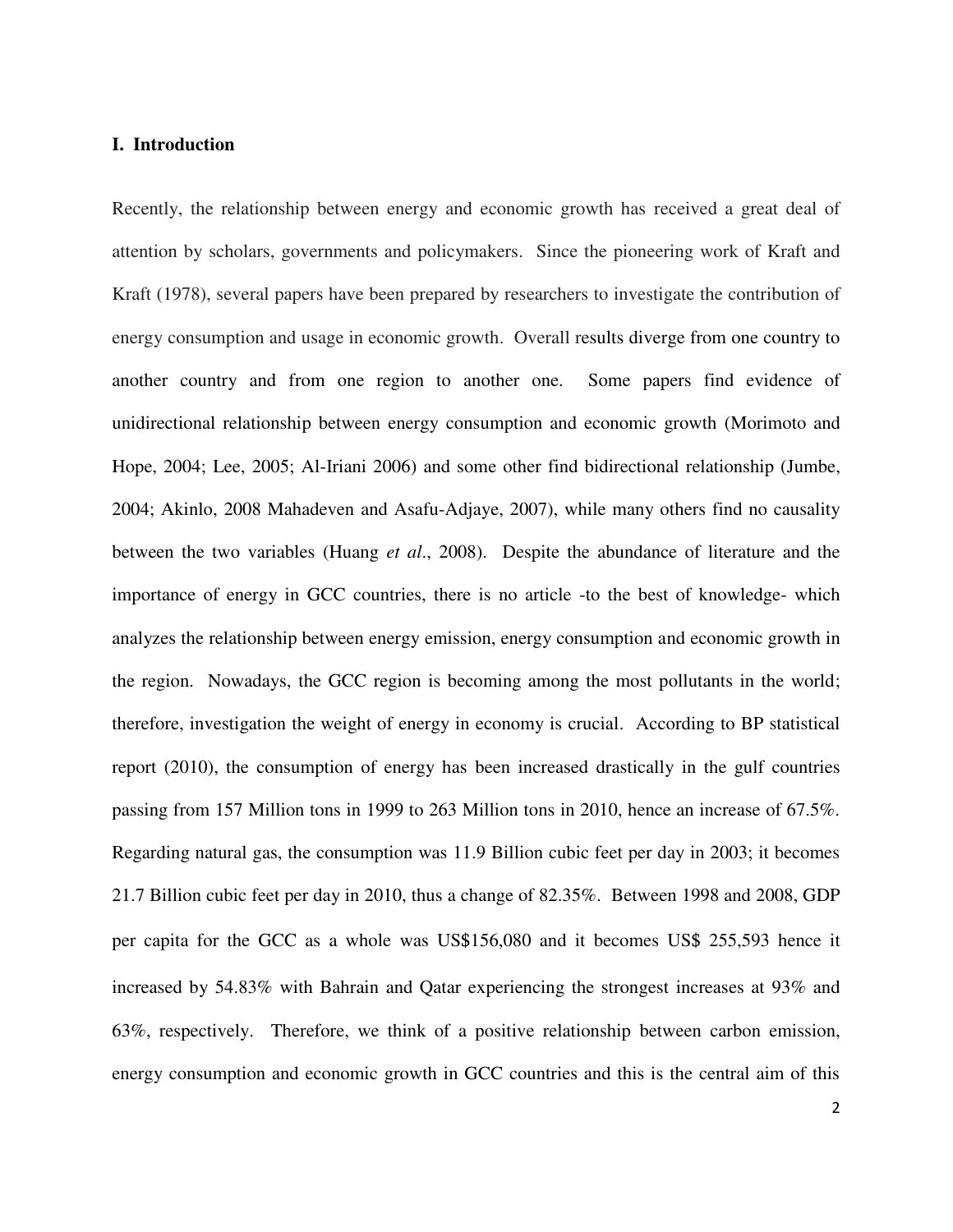paper. The remainder of the paper is as follows: section 2 presents the econometric methodology and data, section 3 analyzes the empirical results and section 4 concludes.

# **II. The Econometric methodology and Data**

The long-run relationship between carbon dioxide emissions, energy consumption and real GDP can be expressed as follows:

$$
LCo2_{it} = \alpha_{it} + \beta_{li} LEC_{it} + \beta_{2i} LY_{it} + \beta_{3i} LY_{it}^{2} + \mu_{it}
$$
 (1)

Where  $i=1,...,N$  for each country in the panel and  $t=1,...,T$  refers to the time period. *Co*2 is the carbon dioxide emissions (measured in metric tons per capita); *LEC* is the energy use (measured in kt of oil equivalent per capita). Y is the per capita real GDP (measured in constant 2000 US dollars) and Y2 is the square of per capita real GDP. Variables of the equation (1) are in natural logarithms; the parameters  $\beta_1$ ,  $\beta_2$  and  $\beta_3$  represent the long-run elasticity estimates of emissions with respect to energy usage, real GDP and squared real GDP, respectively.

 The empirical study is based on a panel for six GCC countries, annual data from 1980 to 2008 from the World Bank Development Indicators (WDI). In the empirical investigation we examine the long-run relationship between carbon dioxide emissions, energy usage and real GDP (Y), then we study the short-run dynamic causal relationship between the variables. The basic testing procedure requires three steps. The first step is to test whether the variables contain a panel unit root to confirm the stationarity of each variable. The second step is to test whether there is a long-run cointegrating relationship between the variables. Finally the last step, if all variables are I (1) and cointegrated, short-run elasticities can be computed using the vector error correction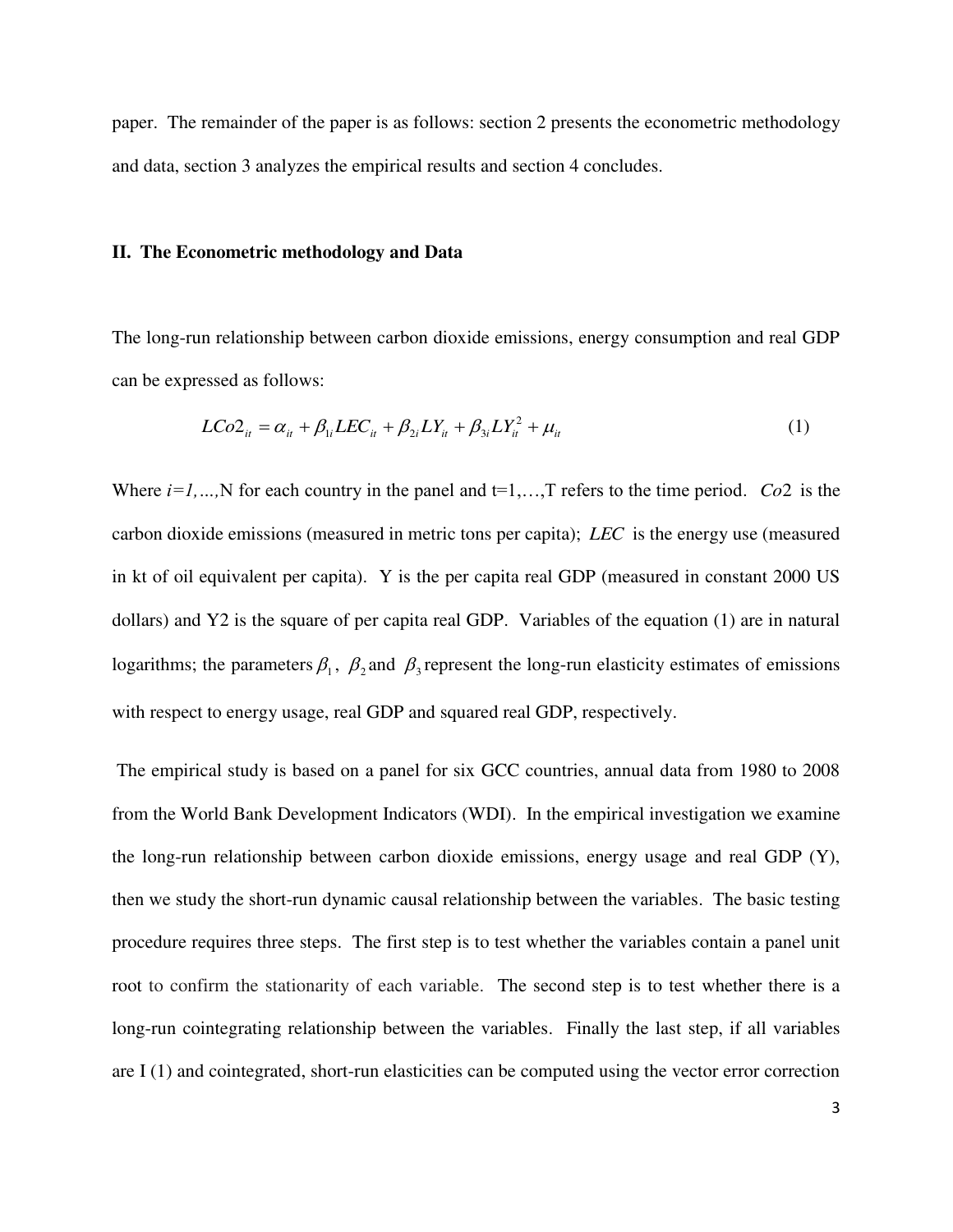model (VECM) method. In this case, an error correction mechanism exists by which changes in the dependent variables are modeled as a function of the level of the disequilibrium in the cointegrating relationship, captured by the error-correction term (ECT).

To test for panel causality, a panel-based VECM is specified as follows:

$$
\Delta LCo2_t = \alpha_1 + \sum_{i=1}^p \beta_{1i} \Delta LCo2_{t-i} + \sum_{i=1}^q \beta_{1i} \Delta LEC_{t-i} + \sum_{i=1}^r \beta_{1i} \Delta LY_{t-i} + \sum_{i=1}^s \beta_{1i} \Delta LY_{t-i}^2 + \lambda_1 ect_{t-1} + \mu_{1t} (2)
$$

$$
\Delta LY_{t} = \alpha_{2} + \sum_{i=1}^{p} \beta_{2i} \Delta L Co2_{t-i} + \sum_{i=1}^{q} \beta_{2i} \Delta L EC_{t-i} + \sum_{i=1}^{r} \beta_{2i} \Delta LY_{t-i} + \sum_{i=1}^{s} \beta_{2i} \Delta LY_{t-i}^{2} + \lambda_{2} ect_{t-1} + \mu_{2t}
$$
(3)

$$
\Delta LY_t^2 = \alpha_3 + \sum_{i=1}^p \beta_{3i} \Delta L C o_{t-i} + \sum_{i=1}^q \beta_{3i} \Delta L E C_{t-i} + \sum_{i=1}^r \beta_{3i} \Delta L Y_{t-i} + \sum_{i=1}^s \beta_{3i} \Delta L Y_{t-i}^2 + \lambda_3 e c t_{t-1} + \mu_{3t} \tag{4}
$$

$$
\Delta LEC_{t} = \alpha_{4} + \sum_{i=1}^{p} \beta_{4i} \Delta LCO_{t-i} + \sum_{i=1}^{q} \beta_{4i} \Delta LEC_{t-i} + \sum_{i=1}^{r} \beta_{4i} \Delta LY_{t-i} + \sum_{i=1}^{s} \beta_{4i} \Delta LY_{t-i}^{2} + \lambda_{4} ect_{t-1} + \mu_{4t}
$$
(5)

Where ECT is expressed as follows:

$$
ECTt = Lco2t - \beta_0 - \beta_1 Lec_t - \beta_2 Ly_t - \beta_3 Ly^2,
$$
 (6)

Where  $t=1...T$ , denotes the time period

# **III.Empirical results**

 $\overline{a}$ 

Before estimating the long-run and short-run test of equation1, we use the panel unit root tests as proposed by Levin-Lin-Chu (LLC, 2002), Im, Pesaran and Shin (IPS, 2003), the Augmented Dickey–Fuller (F-ADF) and finally Philips–Perron (PP, 1998). The results<sup>1</sup> show that the test statistics for the log levels of CO2, EC, GDP and GDP2 are statistically insignificant. When we

<sup>&</sup>lt;sup>1</sup> The results based on the ADF test are not reported here to conserve space but are available from the authors upon request.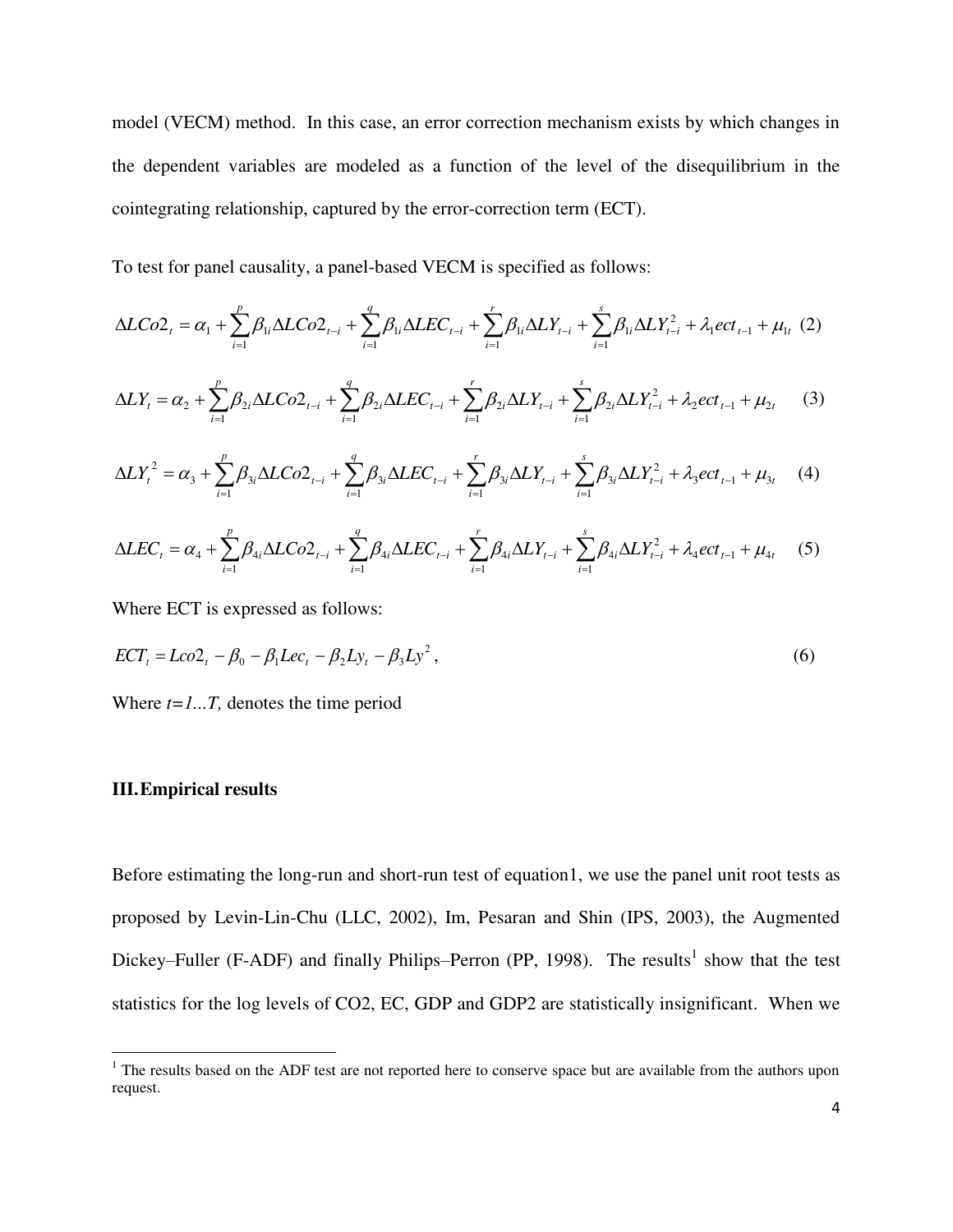apply the panel unit root tests to the first difference of the four variables, all four tests reject the joint null hypothesis for each variable at the 1 per cent level. Thus, from all of the tests, the panel unit roots tests indicate that each variable is integrated of order one.

#### *Panel cointegration tests*

The test results of Pedroni displayed in table 1 reveal the rejections of the null of no cointegration for all tests at 5 % level of significance except the group rho-tests and panel v-test. However, according to Pedroni (2004), the two Pedroni test statistics which do not reject the null hypothesis may have a very low power in the case of small time dimension. Therefore, one may conclude that our model is in fact panel cointegrated.

# **Table 1. Results of the balanced Panel Cointegration tests for GCC countries**

|                     | Pedroni Residual Cointegration Test      | <i>Statistics</i>       |  |  |  |
|---------------------|------------------------------------------|-------------------------|--|--|--|
|                     | Panel v-Statistic Weighted Statistic     | $-1.360724$             |  |  |  |
|                     | Panel rho-Statistic Weighted Statistic   | $-1.821637$             |  |  |  |
|                     | Panel PP-Statistic Weighted Statistic    | $-2.54301$ ***          |  |  |  |
|                     | Panel ADF-Statistic Weighted Statistic   | $-2.05354**$            |  |  |  |
| Group rho-Statistic |                                          | $-0.37359$              |  |  |  |
| Group PP-Statistic  |                                          | $-1.73254**$            |  |  |  |
| Group ADF-Statistic |                                          | $-1.392477**$           |  |  |  |
|                     |                                          |                         |  |  |  |
| Kao Test.           |                                          |                         |  |  |  |
| ADF                 |                                          | $-2.8082(0.0025)$ ***   |  |  |  |
|                     | Johansen Fisher Panel Cointegration Test |                         |  |  |  |
| Null Hypo.          | Max-Eigen.                               | Trace                   |  |  |  |
| None                | 44.90 (0.0000)***                        | $(0.0000)$ ***<br>46.61 |  |  |  |
| At most 1           | 10.73(0.5526)                            | (0.3103)<br>13.85.      |  |  |  |
| At most 2           | 8.321 (0.7596)                           | (0.6095)<br>10.07       |  |  |  |
| At most 3           | 16.45 (0.1716)                           | 16.45<br>(0.1716)       |  |  |  |
|                     |                                          |                         |  |  |  |

*Note*: The optimal lag lengths are selected using SBC suggest that the optimal lag length is1. Figures in parenthesis are probability values.

Trace test and Max-eigenvalue test indicate 1 cointegrating vector at the 0.01 level

\*\*\*\*\* Denotes the rejection of the null hypothesis at 5% and 1% level of significance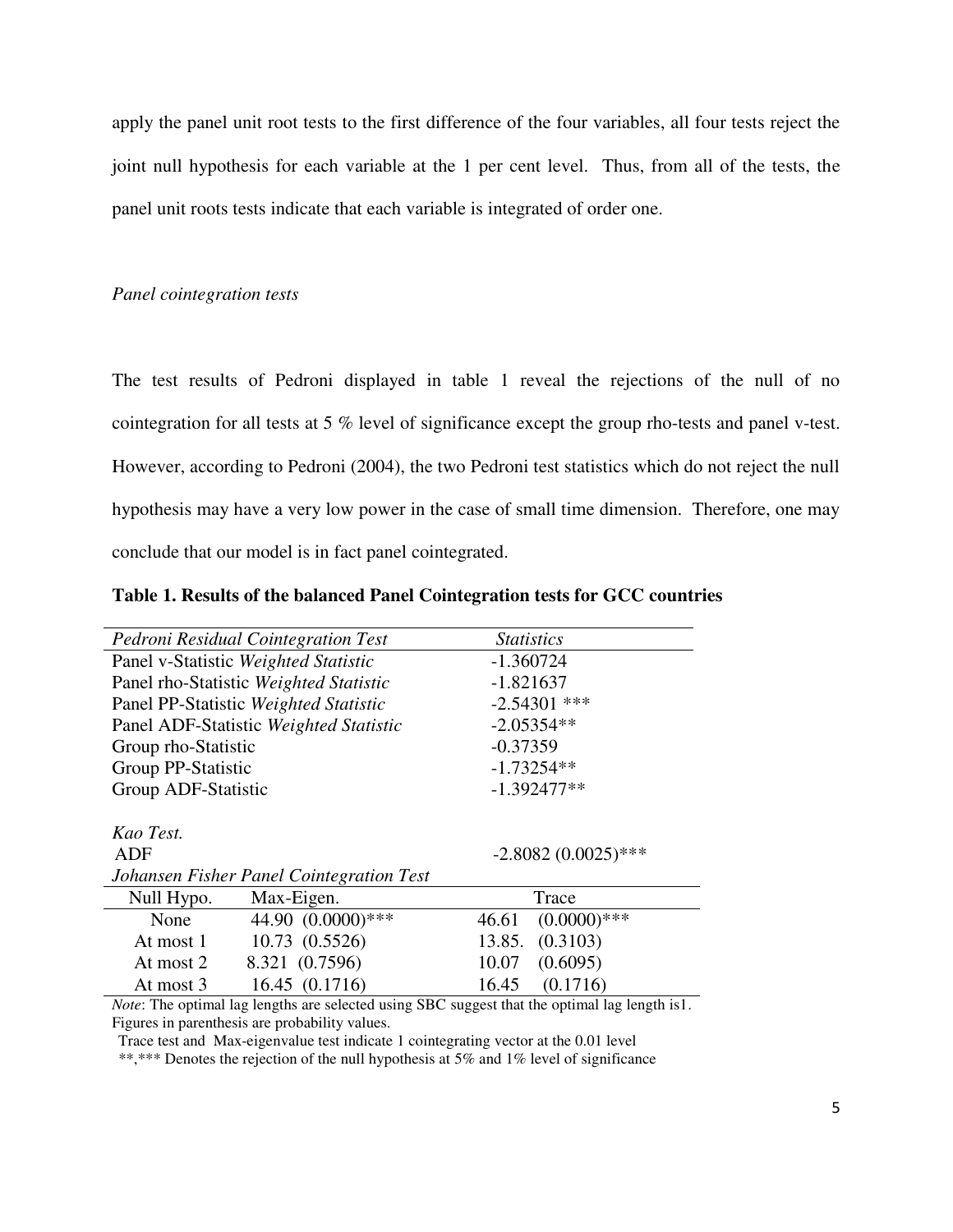The Kao and Johansen Fisher tests suggest panel cointegration at 1% level of significance. Hence, there is strong statistical evidence in favor of panel cointegration among CO2 emissions, energy consumption, GDP and GDP2 for GCC countries.

# *Panel Long run and short run*

The results of the long-run equilibrium relationship are presented in Table 2 below. It shows that the coefficient of LGDP is 61.02, which is positive and significant at the level of 1%. It means that a 1% increase in per capita real GDP will increase per capita emissions by 61.02% in the long- run. The coefficient of LGDP2 is negative  $(-2.92)$  and statistically significant at the level of 1%. This shows that when the real GPD per capita reach a certain level a 1% increase of its level will reduce the per capita emissions by 2.92%.

**Table 2. CO2 Emission long-run elasticities** 

| Dependent Variable: LCO2 |              |             |  |  |  |  |  |
|--------------------------|--------------|-------------|--|--|--|--|--|
|                          |              |             |  |  |  |  |  |
| Regressors               | coefficients | t-value     |  |  |  |  |  |
|                          |              |             |  |  |  |  |  |
| <b>LENERGY</b>           | 1.31         | $-2.340***$ |  |  |  |  |  |
|                          |              |             |  |  |  |  |  |
| <b>LGDP</b>              | 61.02        | $-3.821***$ |  |  |  |  |  |
|                          |              |             |  |  |  |  |  |
| LGDP <sub>2</sub>        | $-2.92$      | $3.699***$  |  |  |  |  |  |
|                          |              |             |  |  |  |  |  |

*Note*: \*\*\* denotes significance of coefficients at 1% levels of significance

The respective positive and negative signs of the income and its square term together confirm the existence of Environmental Kuznets Curve in GCC countries. Accordingly, carbon emissions increase essentially with increase in income, reaches to its stabilization point, and then starts to decline with further increase in income.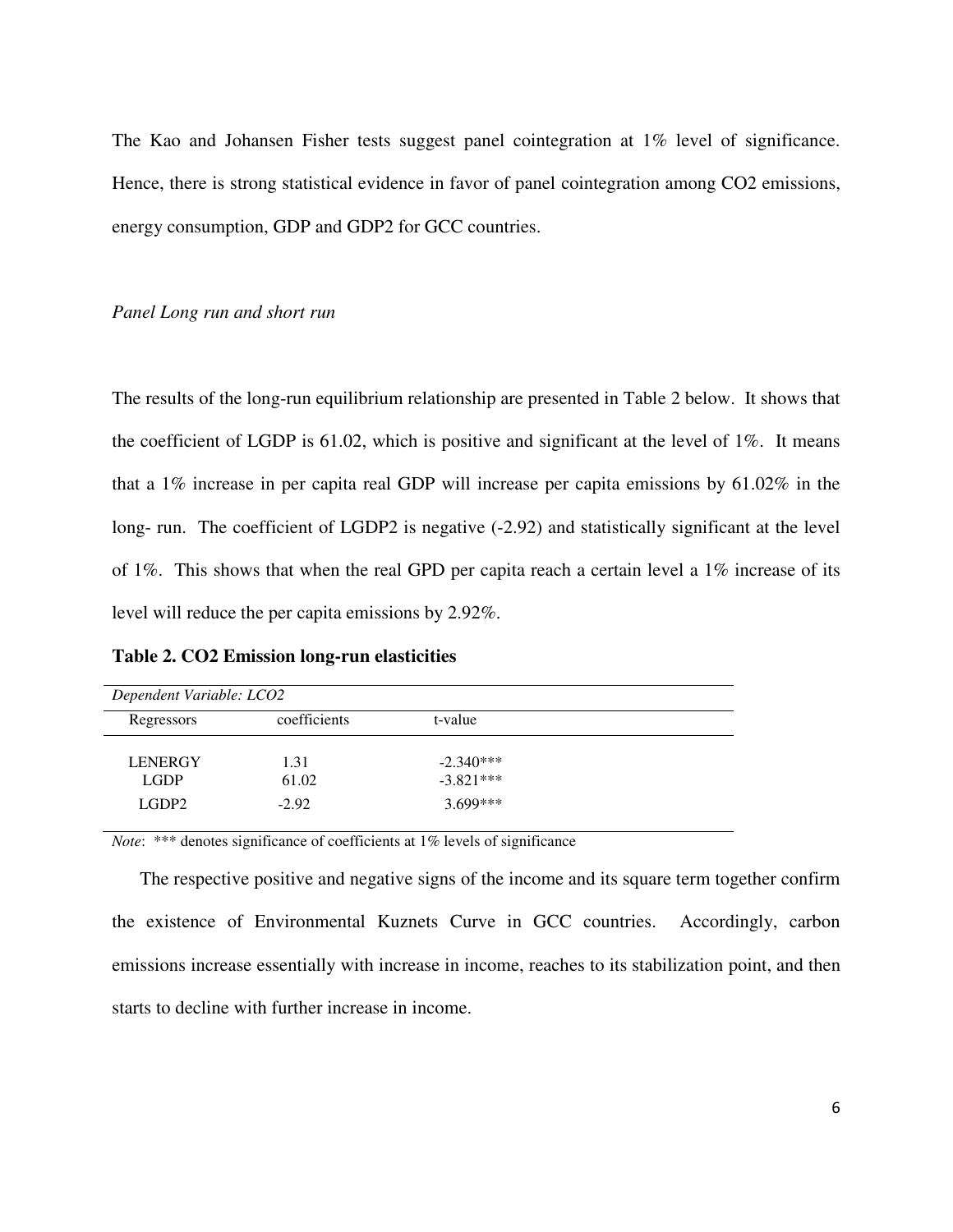As the objective of the study is to examine the dynamic relationship between dioxide emission, energy consumption and growth it is opportune to study the hypothesis of the presence of Environmental Kuznets Curve. Table 4 illustrates the results in which Dlco2 is the dependent variable. Results show that energy act positively and significantly at the level of 1% to CO2 emission. The results in Table 3 advocate that the Environmental Kuznets Curve (EKC) hypothesis does not hold in the short-run for GCC.

**Table 3: CO2 emissions short-run elasticities for GCC countries** 

| Dependant Variable ∆lco2           |                            |                          |  |  |  |  |
|------------------------------------|----------------------------|--------------------------|--|--|--|--|
| Regressors                         | <b>Coefficient</b>         | t-stat                   |  |  |  |  |
| $\triangle$ lgdp(-1)               | 0.418984                   | 0.10271                  |  |  |  |  |
| $\triangle$ lgdp2(-1)              | 0.006764                   | 0.03368                  |  |  |  |  |
| $\Delta$ lenergy $(-1)$            | 0.339961                   | 3.28182***               |  |  |  |  |
| $\triangle$ Intercept<br>$Ect(-1)$ | $-0.011295$<br>$-0.004521$ | $-0.64327$<br>$-0.43969$ |  |  |  |  |
|                                    |                            |                          |  |  |  |  |

*Note*: \*\*\* denotes significance of coefficients at 1% levels of significance

 The existence of a panel long-run cointegration relationship among emissions, energy consumption, GDP and GDP2 suggests that there must be Granger causality in at least one direction. The results of causality tests based on the VEC model are reported in Table 4. The table has three major blocks illustrating the short-run effects, long-run effects represented by the error correction coefficients, and the joint short-run and long run effects, respectively.

**Table 4: Results of causality tests based on VECM.** 

| Variable         | Short run (F-stats) |               |                |                   | <b>ECT</b>  | Joint short and long run (F-stats) |               |                |                  |
|------------------|---------------------|---------------|----------------|-------------------|-------------|------------------------------------|---------------|----------------|------------------|
|                  | $\Delta$ lco2       | $\Delta$ lgdp | $\Delta$ lgdp2 | $\Delta$ lenergy  | $(t-stats)$ | $\Delta$ lco2                      | $\Delta$ lgdp | $\Delta$ lgdp2 | $\Delta$ lenergy |
| $\Delta$ lco2    |                     | 0.01          | 0.001          | $10.77***$        | $-0.43$     |                                    | 0.11          | 0.15           | $5.7***$         |
| $\Delta$ lenergy | $3.22*$             | 0.06          | 0.132          | $\qquad \qquad -$ | 1.20        | 2.18                               | 0.85          | 0.78           |                  |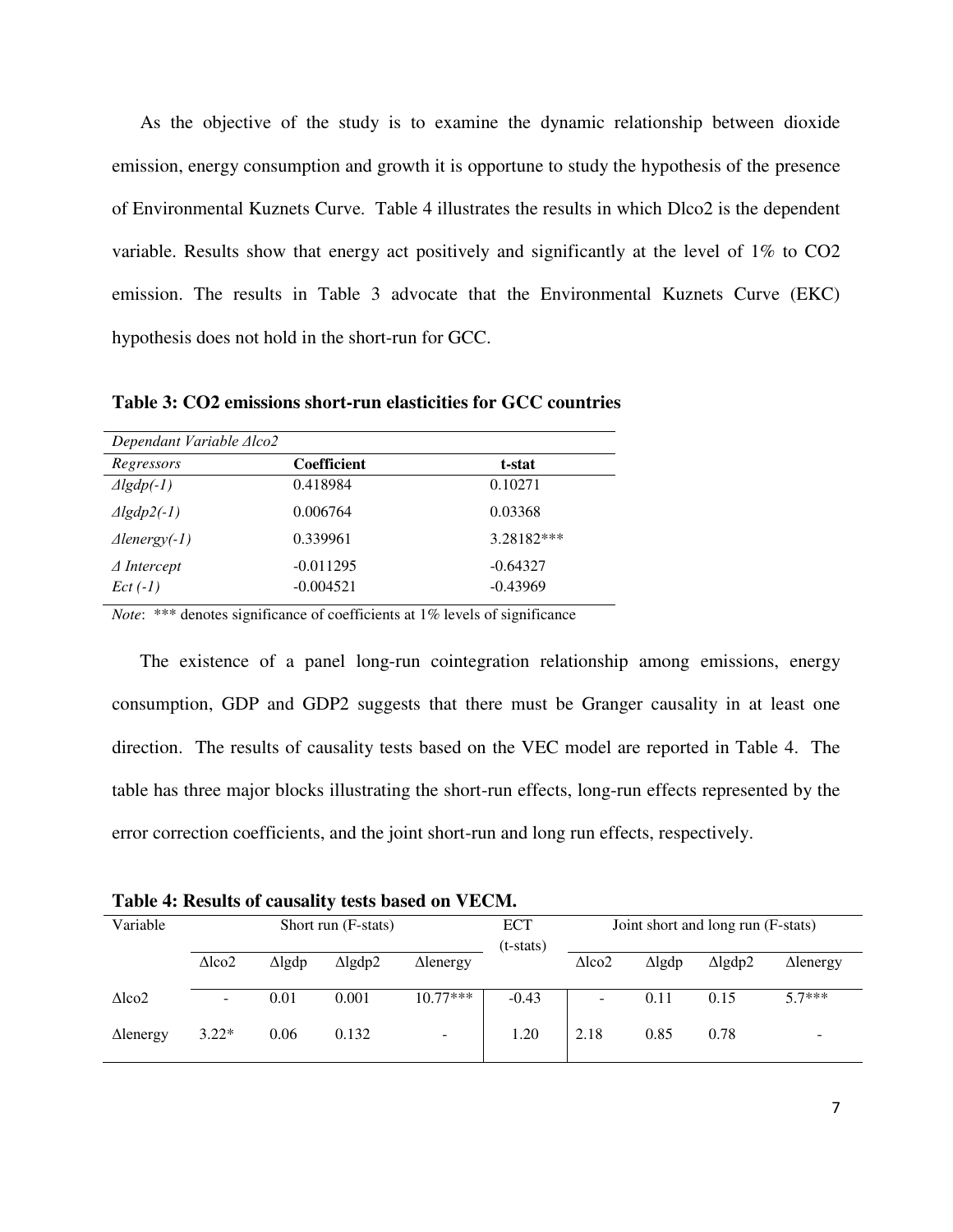| $\Delta$ lgdp  | $6.31** - 1.211$ |       |                          | 0.001 | $1.90*$ $4.64**$               | $-2.64*$ |                   | 1.84  |
|----------------|------------------|-------|--------------------------|-------|--------------------------------|----------|-------------------|-------|
| $\Delta$ lgdp2 | $5.96**$         | 0.001 | $\sim 10^{11}$ m $^{-1}$ | 0.008 | $1.62 \quad 4.02** \quad 1.92$ |          | <b>Contractor</b> | 1.356 |

*Note*:\*,\*\*,\*\*\* Denote the rejection of the null hypothesis at 10%, 5% and 1% level of significance

The F-statistics for the short-run dynamics reveals a bi-directional causality between carbon and energy usage. This results support our findings reported in Table 5 in which energy usage is the only explanatory variable significant at the level of 1%. The results further show energy; GDP and GDP2 are influenced by CO2 emission. Based on these results, we may conclude that, in the short-run, there is unidirectional causality between growth and CO2 emissions.

Regarding error correction results, it is observed that deviation from the long-run equilibrium is only corrected by GDP per capita; the other variables appears to be weakly exogenous. This reveals the fact that any changes in CO2 emission, energy consumption and GDP2 that disturb long-run equilibrium are corrected by counter-balancing changes in the real GDP per capita. In this context, it may be concluded that GDP is caused by carbon emissions, energy consumption and GDP2 but these three variables are not caused by the former. Turning now to the right side of table 4, the joint Wald F-statistics results indicate in the carbon emission equation, error correction term and energy consumption are jointly significant at a level of 1%. On the other hand, each of GDP and GDP2 combined with error correction term are statistically insignificant. However, in the GDP and GDP2 equations, carbon emission equation and error correction term are jointly significant at a level of 5%.

# **IV. Concluding remarks**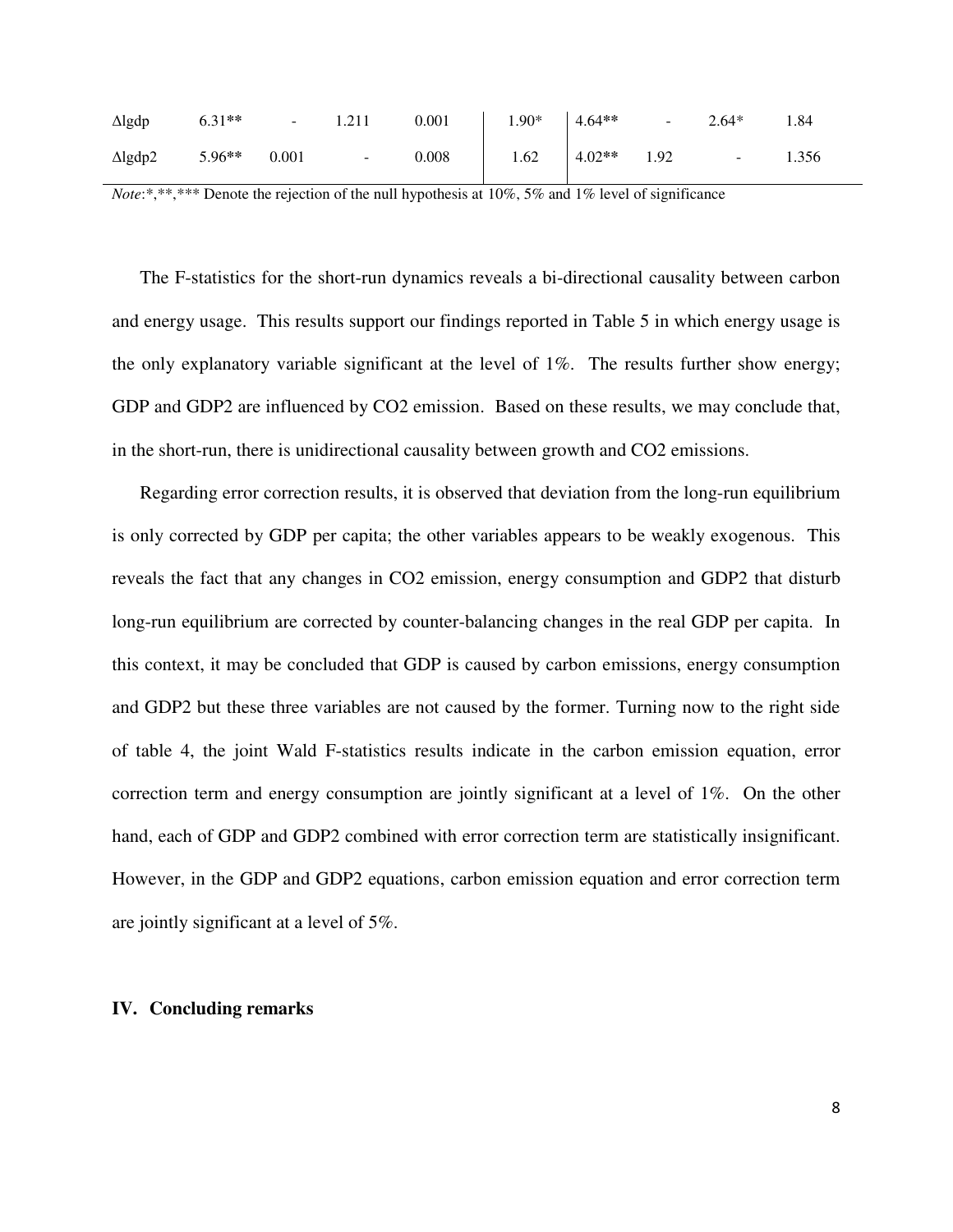This study aims at analyzing the dynamic relationship between carbon dioxide emissions, energy consumption and real GDP for a panel of 6 GCC countries over the period 1980–2008 and to obtain policy implications of the results. First set of tests show the existence of a cointegration relationship and results of the long-run elasticities demonstrate that GDP per capita is positive and significant at the level of  $1\%$ . This means that a  $1\%$  increase in per capita real GDP will increase per capita emissions by 61.02% in the long- run. Indeed, these results confirm the existence of Environmental Kuznets Curve in GCC countries in the long-run. Turning now to the short-run dynamics; results reveal a bi-directional causality between carbon and energy usage. In the short run, energy usage is the only explanatory variable significant at the level of 1%. Our findings advocate that the Environmental Kuznets Curve (EKC) hypothesis does not hold in the short-run for GCC. Thus, the absence of causality from emissions to growth suggests that GCC countries can control their carbon emissions without troubling their economic growth.

# **References**

Al-Iriani, M. (2006) Energy–GDP relationship revisited: an example from GCC countries using panel causality. *Energy Policy,* **34**, 3342–3350.

Akinlo, A.E. (2008) Energy consumption and economic growth: evidence from 11 African countries. *Energy Economics,* **30**, 2391–2400.

BP (2011) BP Statistical Review of World Energy, November 2011, London

Engle, R.F. and Granger, C.W. J. (1987) Cointegration and Error-Correction: Representation, Estimation, and Testing. *Econometrica,* **55**, 251-276.

Ghali, K.H., El-Sakka, M.I.T. (2004) Energy use and output growth in Canada: a multivariate cointegration analysis. *Energy Economics*, **26**, 225–38.